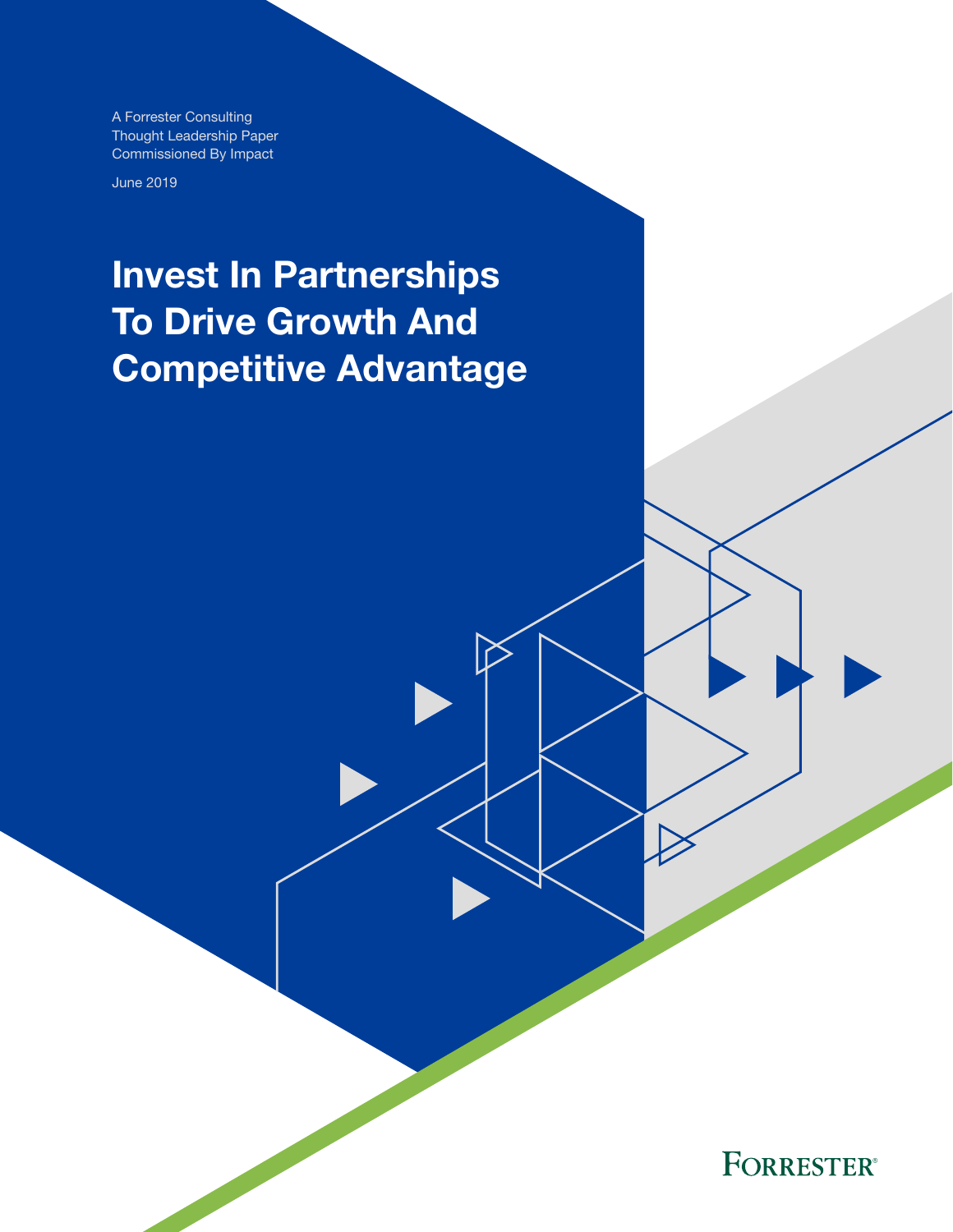## Table Of Contents

- 1 [Executive Summary](#page-2-0)
- 2 Partnerships Are Key To Revenue [Growth](#page-3-0)
- 4 People, Processes, Technology, And [Breadth Drive Partnership Program](#page-6-0)  **Maturity**
- **6 Mature Partnership Programs Yield** [Better Business Outcomes](#page-7-0)
- 10 [Key Recommendations](#page-11-0)
- 11 [Appendix](#page-12-0)

Project Director: Karin Fenty, Principal Market Impact **Consultant** 

Contributing Research: Forrester's B2B Marketing research group

#### ABOUT FORRESTER CONSULTING

Forrester Consulting provides independent and objective research-based consulting to help leaders succeed in their organizations. Ranging in scope from a short strategy session to custom projects, Forrester's Consulting services connect you directly with research analysts who apply expert insight to your specific business challenges. For more information, visit forrester.com/consulting.

© 2019, Forrester Research, Inc. All rights reserved. Unauthorized reproduction is strictly prohibited. Information is based on best available resources. Opinions reflect judgment at the time and are subject to change. Forrester®, Technographics®, Forrester Wave, RoleView, TechRadar, and Total Economic Impact are trademarks of Forrester Research, Inc. All other trademarks are the property of their respective companies. For additional information, go to forrester.com. [E-42526]

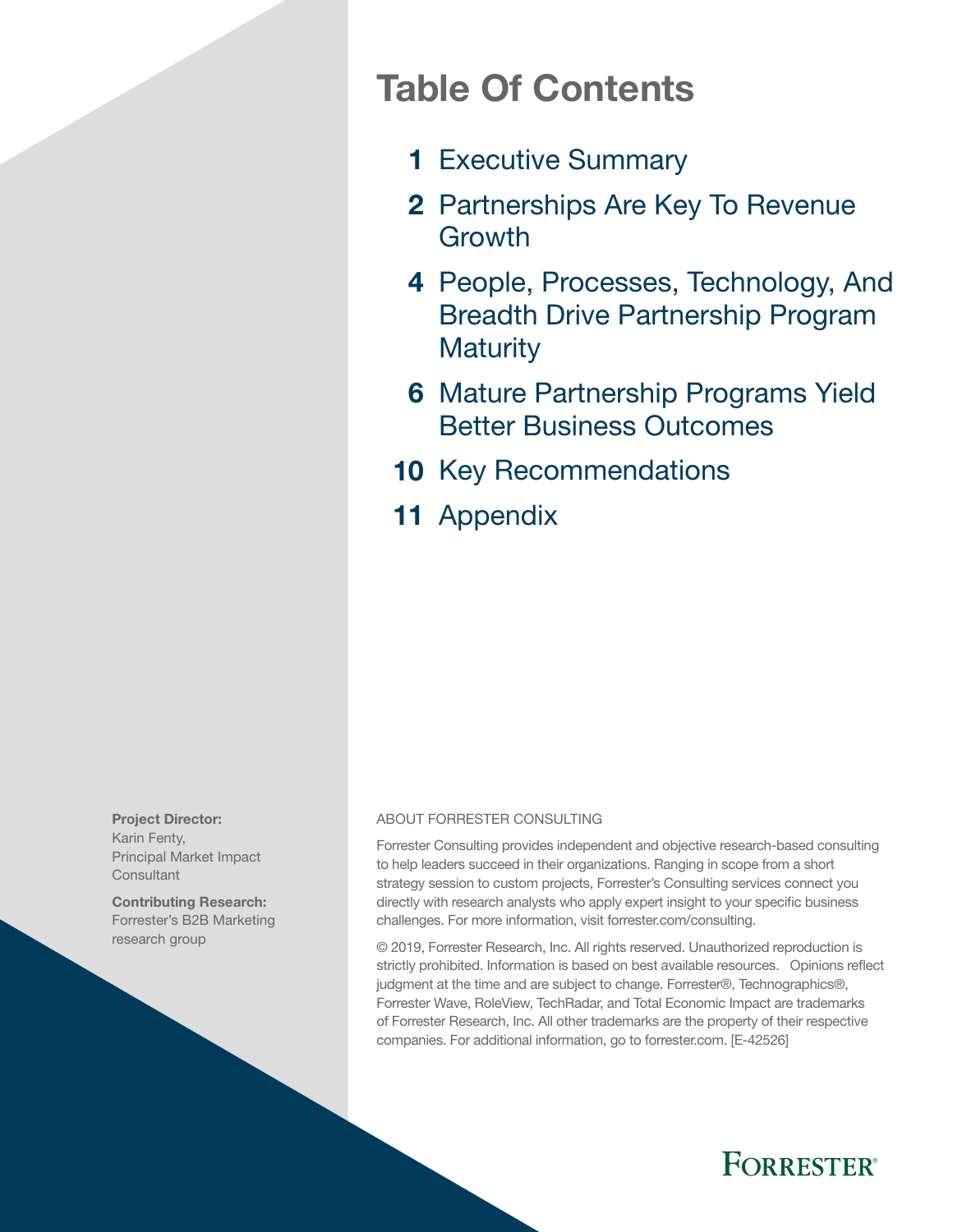<span id="page-2-0"></span>

76% of companies agree that partnerships are key to delivering on their revenue goals.



Companies with the most mature partnership programs are growing overall company revenue nearly 2x as fast as companies with less mature programs.

# Executive Summary

Enterprises and brands have traditionally focused on growth through sales and marketing optimization. While historically successful, enterprises are increasing their focus on growth through partnerships to meet and exceed future growth goals. As partnerships become increasingly crucial to revenue growth, organizations must develop an operational strategy and leverage the correct channel tools and organizational best practices to ensure partnership success.

In March 2019, Impact commissioned Forrester Consulting to evaluate how companies are leveraging partnerships to drive competitive advantage and to identify best-in-class strategies and tactics for successful partnerships. Forrester conducted an online survey with decision makers and practitioners responsible for partnership program strategy and execution at 454 companies across the globe to explore this topic. We found that the companies with best-in-class partnership programs: 1) generate a greater share of their revenue from the partnership channel; 2) drive faster revenue growth within the partnership channel and at the overall company level; and 3) are more likely to exceed stakeholder expectations on business metrics than companies with less mature partnership programs.

#### KEY FINDINGS

- › Partnerships are increasingly crucial to business growth. Partnerships take many shapes, but all are increasingly critical to helping companies grow revenue by accessing prospects and customers that the company may not otherwise reach. Three in four respondents (77%) see partnership development as central to their 2019 sales and marketing strategy. Companies are pursuing a broad range of business and technology initiatives to optimize their approaches to enabling, engaging, measuring, and optimizing the value and success of their partners.
- › Successful partnership programs require a multifaceted approach. Our survey showed that companies with the fastest growing partnership programs embrace organizational agility, capitalize on a variety of partnership models, and leverage technology to optimize partner management. We used these insights to inform a partnership program maturity framework comprised of four pillars: people, process, technology, and breadth. Based on this framework, companies that scored in the top 20% qualified as having high partnership program maturity.
- › Best-in-class partnership programs deliver competitive advantage through outsized revenue growth. Companies with the most mature programs treat partnerships as a strategic differentiator. For example, mature companies are 4x more likely to strongly agree that partnerships are instrumental to their competitive advantage, compared to companies with low partnership program maturity. And their investments pay off in business outcomes. Firms with the most mature programs are driving 2x faster revenue growth than companies with less mature programs, and are up to 5x more likely to exceed expectations on a variety of business metrics.

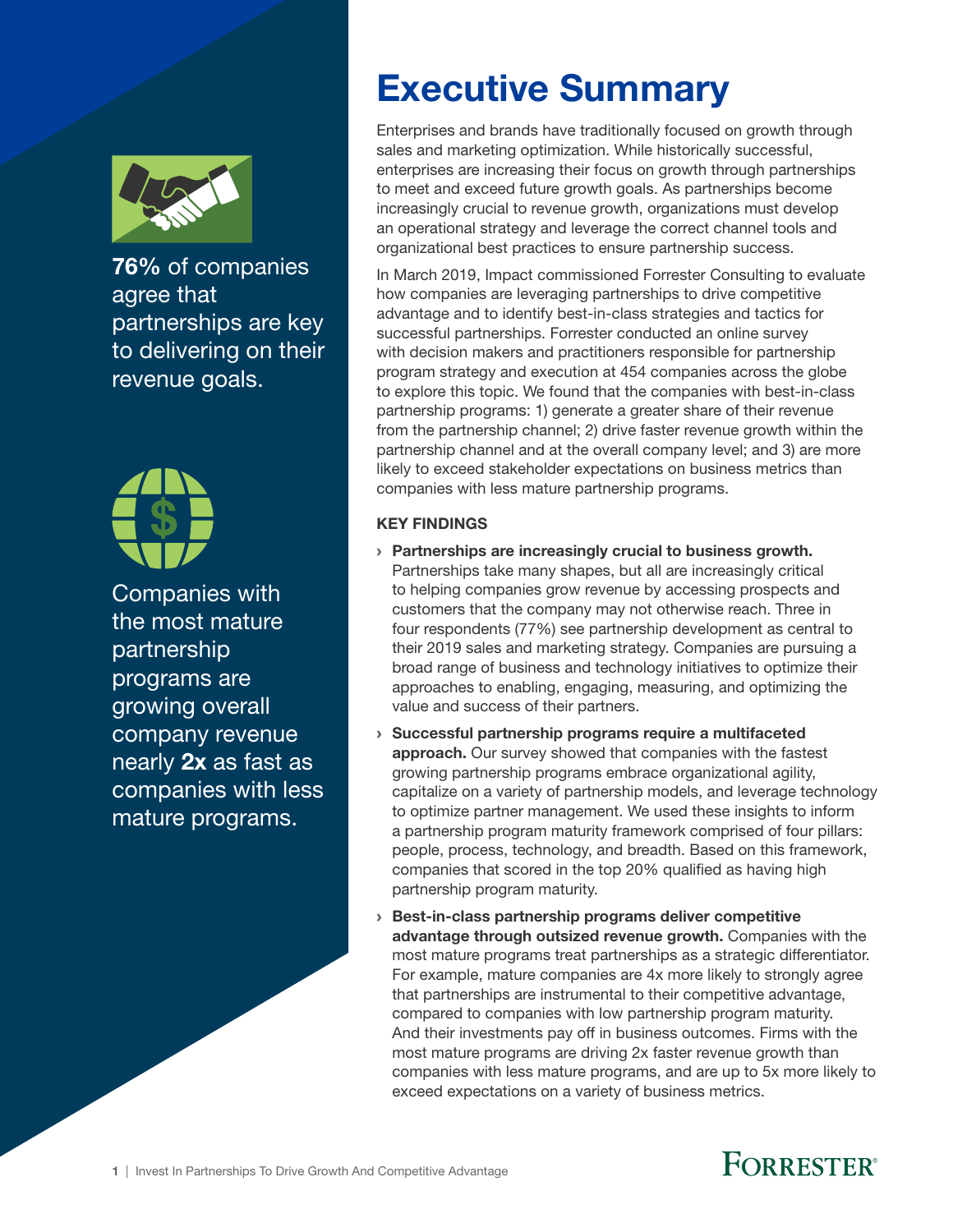### <span id="page-3-0"></span>Partnerships Are Key To Revenue Growth

Partnerships take many shapes. Historically, most partnerships have been focused on sales execution — since the dawn of commerce, companies that excel at producing goods have leaned on others that excel at selling to distribute those goods and provide supporting services (e.g., retailers, dealers/agents, and service providers). The digital age has ushered in new partnership models that focus more on referrals than transactions. For example, social influencers, affiliates, ambassadors, and media houses are uniquely positioned to reach a brand's target audience in their moment of need. These partners can boost not only awareness, but revenue for a brand through referral traffic.<sup>1</sup> Furthermore, many brands are seizing opportunities to create value for customers through mutually beneficial, strategic partnerships. Need a hotel or car rental with that flight? Want to listen to your favorite music in your ride share? Strategic partnerships have you covered.

Companies are focusing their partnership expansion efforts primarily on strategic partnerships and those that drive referral traffic like affiliates, media houses, and influencers (see Figure 1). These evolving business models are creating new sources of value for companies and customers alike. In surveying 454 companies about the role of partnerships in their company's growth trajectory, we found that:

› Partnerships contribute a high and growing share of overall **revenue.** Over half of the companies we surveyed (52%) get more than 20% of their revenue from the partnership channel. On average, partners contribute 23% of overall company revenue. With an average partnership revenue growth rate of 17.5%, and with 77% of companies prioritizing partnership development as a key 2019 initiative, the importance of partnerships will only continue to rise.

### Companies need partnerships to meet their revenue goals.



Respondents agree:



"Partnership development is central to our 2019 sales and marketing strategy."

76%

"The partnership channel is a key to delivering on our company's revenue goals."

#### Figure 1

Percent of companies expanding their use of various partnership types:

| 45% Strategic partnerships                       |
|--------------------------------------------------|
| 41% Traditional affiliates                       |
| <b>38%</b> Media houses                          |
| 38% Influencers                                  |
| <b>38% Retailers/resellers/VARs</b>              |
| <b>35%</b> Dealers/agents                        |
| <b>35%</b> Service providers/MSPs/integrators    |
| <b>32%</b> Nontraditional affiliates/ambassadors |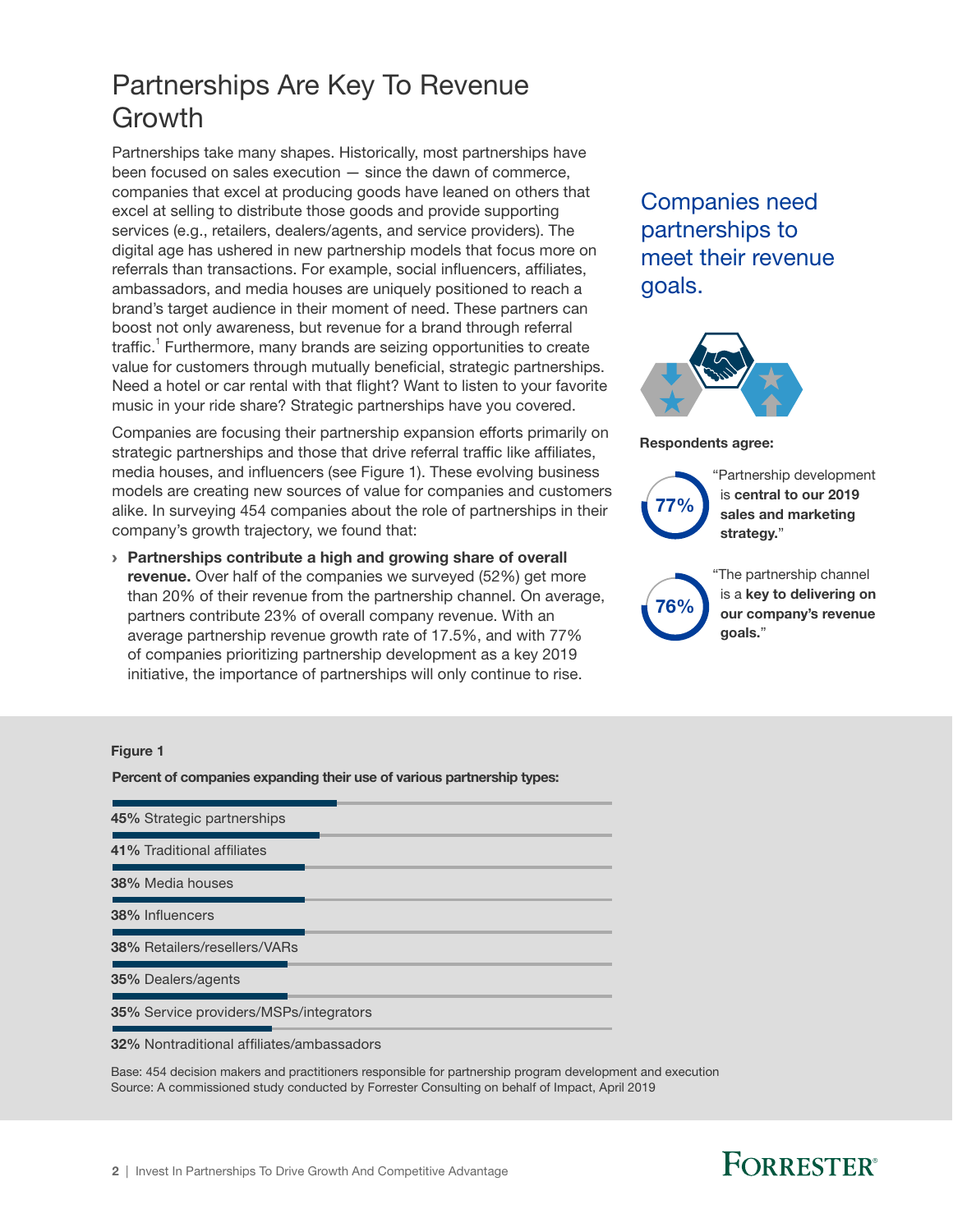- › Partnership programs provide the boost in reach and loyalty that companies need to propel revenue growth. Survey respondents see revenue growth as their top priority, and they are pursuing partnerships to support growth on both ends of the customer spectrum: acquisition and retention. These investments ultimately pay off as intended, as 49% of respondents have seen a boost in revenue and 45% have seen a boost in brand awareness from their partnership program initiatives in the past year (see Figure 2).
- › Successful partnerships require mastering a wide range of disciplines. Partnerships help companies scale their marketing and sales efforts to new heights. Achieving this scale requires many moving parts. Our survey results reflect this reality: the majority of respondents consider a range of partnership initiatives as high or critical priorities for their organizations. The most critical priority is implementing technology to optimize partnership program execution and measurement. Respondents also consider growing partner revenue (both in share of revenue and dollars per partner), optimizing performance metrics, and pursuing more innovative types of partnerships as key pillars in their multifaceted strategies for program success (see Figure 3).

Figure 2: Growth Is The Top Priority For Both Business And Partnership Programs — And Also The Largest Benefit Of Partnership Programs

| <b>Most critical business priorities:</b><br>(Showing percent high/critical) |  | Top drivers of partnership program<br>investments:<br>(Showing total ranked in top three) |  | Top benefits from partnership<br>program investments:<br>(Showing percent who cited each) |  |
|------------------------------------------------------------------------------|--|-------------------------------------------------------------------------------------------|--|-------------------------------------------------------------------------------------------|--|
| <b>77%</b> Grow revenue                                                      |  | 49% Grow revenue                                                                          |  | 49% Increase in revenue                                                                   |  |
| <b>74%</b> Acquire customers in new<br>segments/markets                      |  | 37% Acquire customers in new<br>segments/markets                                          |  | 45% Increase in brand awareness                                                           |  |
| 72% Increase customer retention/<br>loyalty                                  |  | 36% Increase customer retention/<br>loyalty                                               |  | 38% Improved customer retention                                                           |  |
| 72% Improve the experience of our<br>customers/prospects                     |  | 33% Improve the experience of our<br>customers/prospects                                  |  | 38% Increase in customer<br>advocacy                                                      |  |
|                                                                              |  |                                                                                           |  | 36% Increase in customer lifetime<br>value                                                |  |

Base: 454 decision makers and practitioners responsible for partnership program development and execution Source: A commissioned study conducted by Forrester Consulting on behalf of Impact, April 2019

### **FORRESTER®**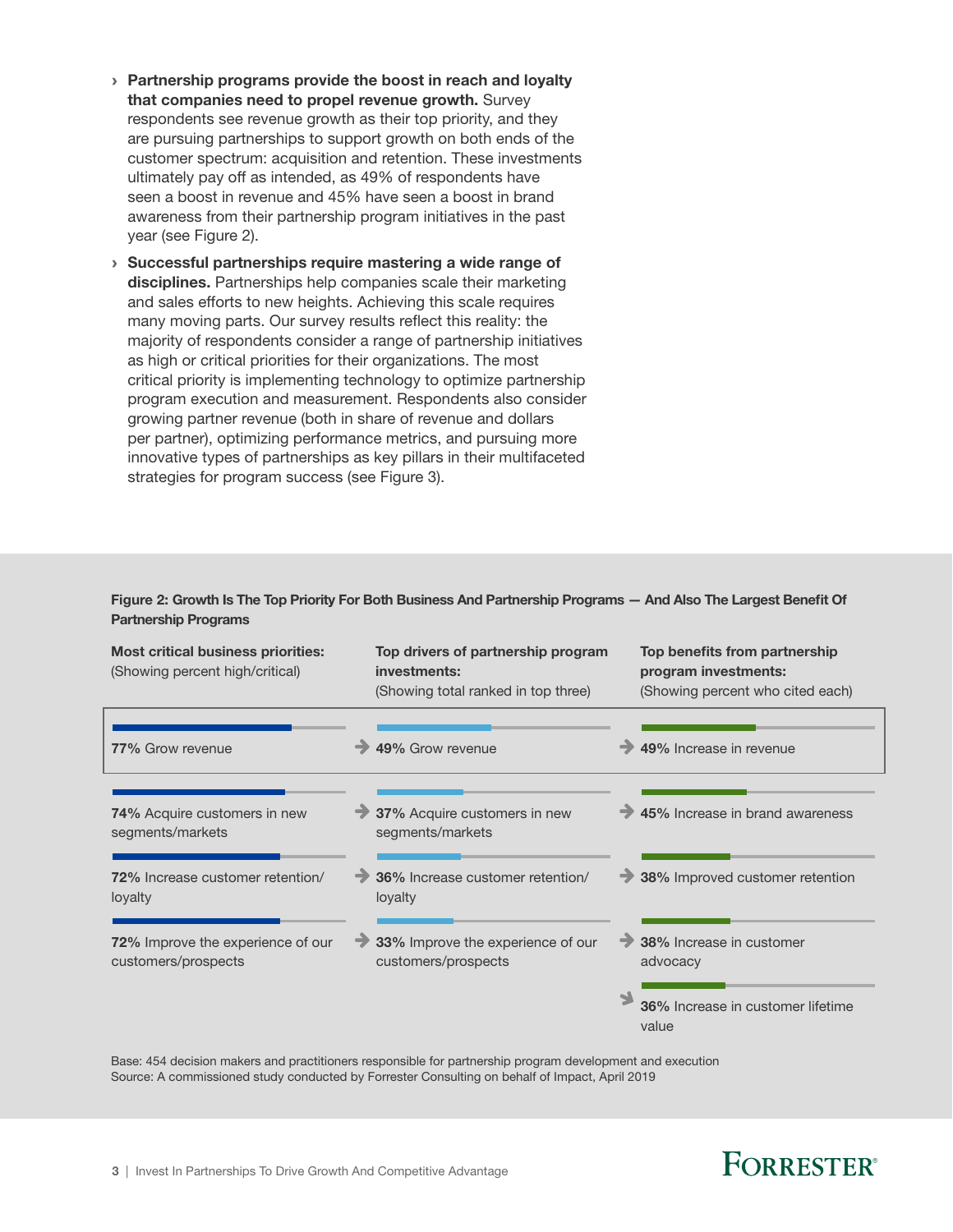#### Figure 3

"To what extent is your organization prioritizing the following actions/initiatives to drive success in partnership program(s) over the next 12 months?"

| Critical priority                                        | High priority |     |     |  |
|----------------------------------------------------------|---------------|-----|-----|--|
| Implement tech to optimize partnership management        | 29%           | 33% | 62% |  |
| Increase share of revenue generated from partnerships    | 26%           | 39% | 65% |  |
| Increase number of partners                              | 26%           | 36% | 62% |  |
| Improve traffic/conversion tracking and analytics        | 25%           | 37% | 62% |  |
| Improve partner contracting/onboarding process           | 25%           | 35% | 60% |  |
| Optimize partnership performance metrics capabilities    | 24%           | 41% | 65% |  |
| Pursue more innovative partnership types                 | 24%           | 40% | 64% |  |
| Increase revenue per partner/activating dormant partners | 24%           | 39% | 63% |  |
| Reduce incidences of fraud, noncompliance, gaming, etc.  | 24%           | 37% | 61% |  |
| Grow internal partnership management team's headcount    | 21%           | 35% | 56% |  |
| Streamline partner payment/crediting processes           | 19%           | 35% | 54% |  |

Base: 454 decision makers and practitioners responsible for partnership program development and execution Source: A commissioned study conducted by Forrester Consulting on behalf of Impact, April 2019

### People, Processes, Technology, And Breadth Drive Partnership Program **Maturity**

As reflected in their priorities for partnership programs, successful partnerships require a multifaceted approach. Our survey explored how companies develop, execute, and optimize their partnership programs. From partnership strategy and planning, to discovering and onboarding new partners, to measuring and optimizing partner performance, and all the organizational, technical, and process considerations in between, companies employ a wide range of tactics to support successful partnerships. Our analysis revealed that:

› Companies with the fastest growing partnership programs take an agile, diversified, and technology-driven approach. To define partnership program maturity, we analyzed the correlation between a variety of program tactics and partnership channel revenue growth. We found that high-growth organizations are more effective at using technology across the partnership life cycle — e.g., to target media partners and to optimize partner incentive structures. They are also more likely to have the agility to capitalize on partnership opportunities as they arise. With a diverse portfolio of partnerships in mind, successful companies market their programs broadly but recruit selectively. They target a range of partnership types, from traditional affiliates, to media houses, to dealers and agents. To cap it off, these organizations put resources behind their efforts in the form of large, dedicated partnership teams.



Companies with the fastest growing partnership programs embrace organizational agility, capitalize on a variety of partnership models, and leverage technology to optimize partner management.

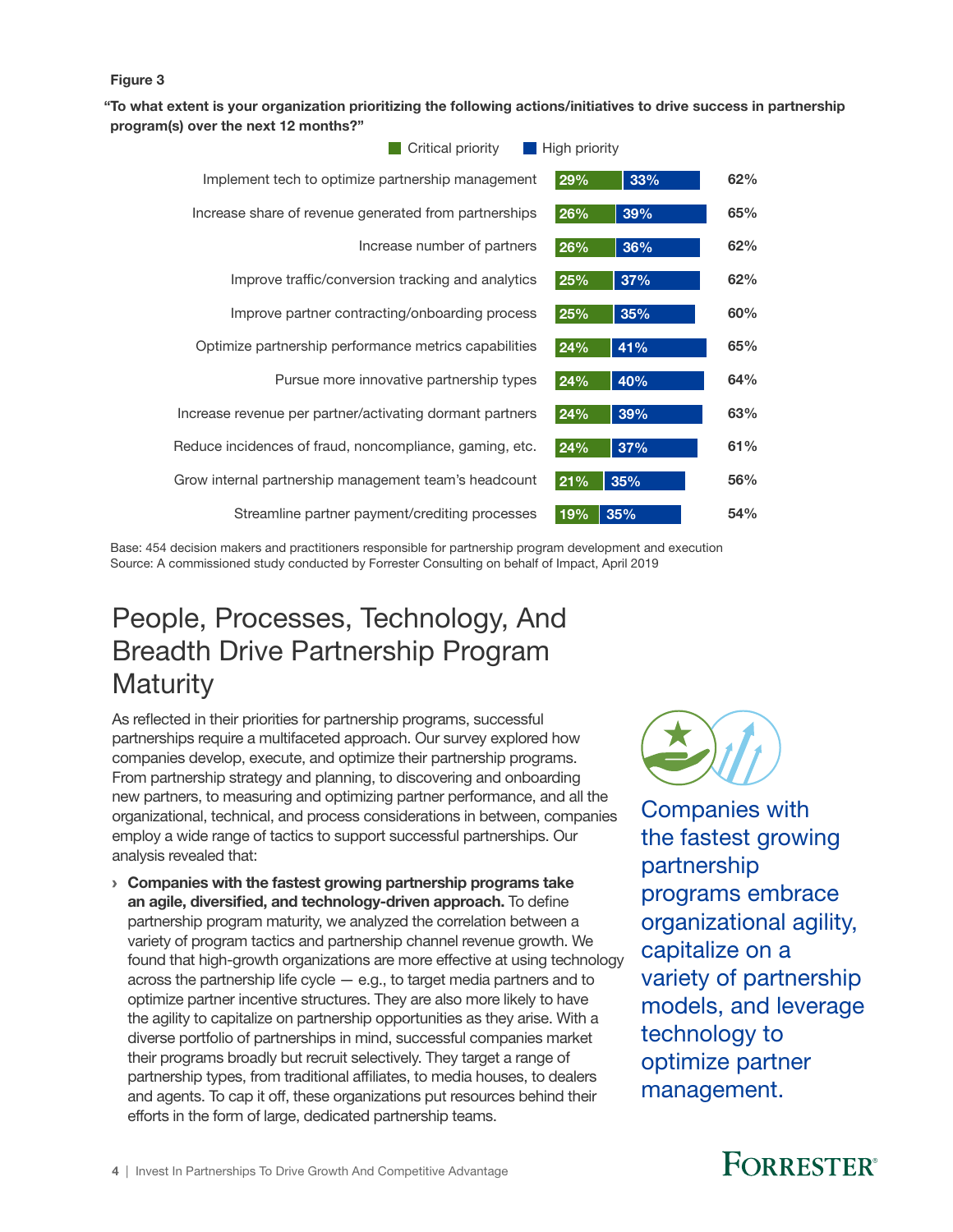<span id="page-6-0"></span>› Partnership program maturity is anchored along four pillars: people, process, technology, and breadth. Our insights about the correlation between partnership strategies and business outcomes helped shape our maturity framework. We organized the drivers of partnership growth into four key themes: people, process, technology, and breadth (in terms of partnership models and number of partners). We created a scoring framework by aligning various survey inputs to these pillars (see Figure 4). Each respondent was assigned a final score based on their responses to these questions, which we then adjusted for factors like company size and region. $2$  We stack ranked the scores and grouped the top 20% as "high maturity" companies, the middle 60% as "average maturity" companies, and the bottom 20% as "low maturity" companies.

#### Figure 4: Partnership Program Maturity Model Overview

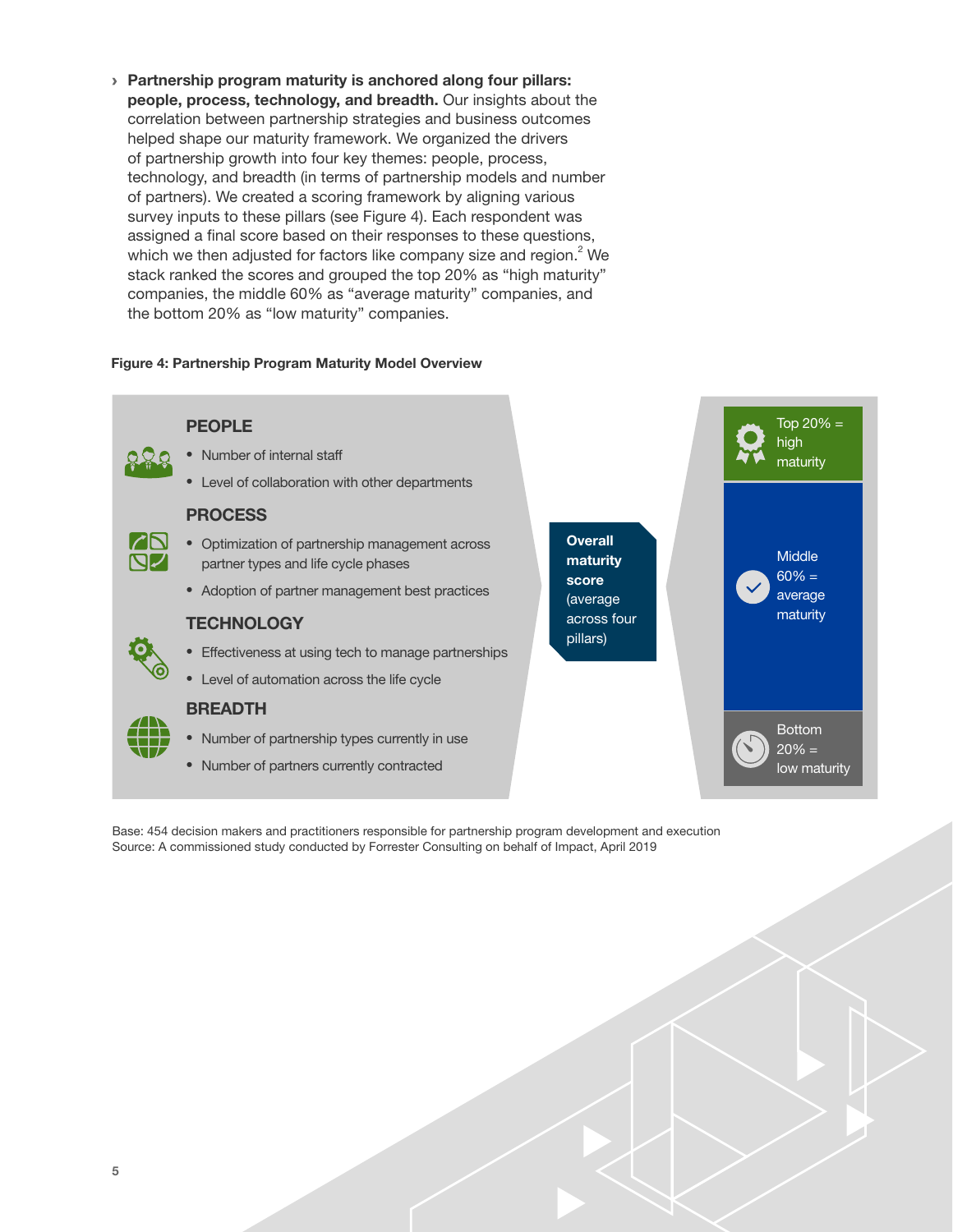### <span id="page-7-0"></span>Mature Partnership Programs Yield Better Business Outcomes

Building best-in-class partnership programs requires companies to think outside the box to attract and retain a diverse portfolio of partners. It requires investments in technologies to support the partner management life cycle, which 25% or fewer companies feel they have optimized across any given phase (see Figure 5). It requires rigorous processes, organizational agility, strong collaboration, and a metricsdriven mindset. It's not easy, but it pays off. We compared reported metrics and business outcomes across the three levels of partnership program maturity and found that:

› Companies with high maturity get more of their overall revenue from partnerships. Companies that have more skin in the game are more likely to commit the people, processes, technologies, and breadth required for success. Partnerships contribute an average of 28% of overall company revenue for high-maturity companies, while low-maturity companies receive about 18% of their revenue from partnerships (see Figure 6). The average annual revenue of the companies we surveyed was \$1.55B, which means that high-maturity companies collect \$162M more revenue, on average, from the partnership channel than those with low partnership maturity.

#### Figure 6

Percent of overall company revenue contributed by the partnership channel:

> Annual difference of \$162M for the average company we surveyed.



Base: 454 decision makers and practitioners responsible for partnership program development and execution Source: A commissioned study conducted by Forrester Consulting on behalf of Impact, April 2019



#### Figure 5: Few Companies Have Optimized The Various Phases Of The Partnership Management Life Cycle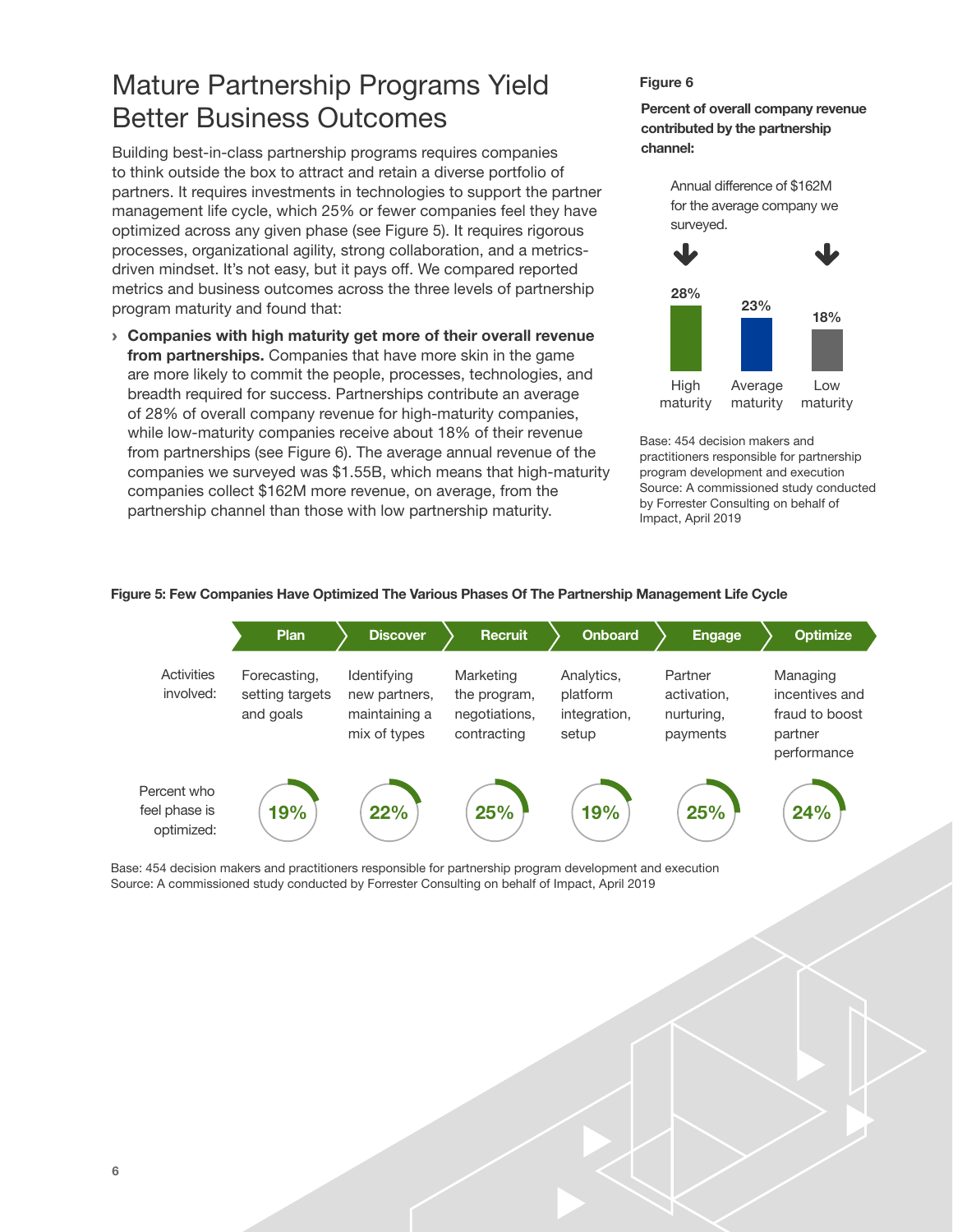› High-maturity companies are also growing revenue faster than others and exceed expectations across business metrics. Partnership channel revenue growth rates for high-maturity companies outpace low-maturity companies by 2.3x (28% versus 12%). High-maturity companies also report nearly 2x faster revenue growth at the company level (30% versus 16% to 17%), signaling the importance of partnerships to overall business growth. Furthermore, most high-maturity companies exceed stakeholder expectations not only on revenue growth, but on other key business metrics like stock price, bottom-line profitability, and the growth of their partnership programs. Just 14% to 27% of low-maturity companies can claim the same level of success (see Figure 7).

#### Figure 7: Companies With High Partnership Program Maturity Drive Greater Revenue Growth And Are More Likely To Exceed Expectations Across Business Metrics Than Those With Less Mature Programs

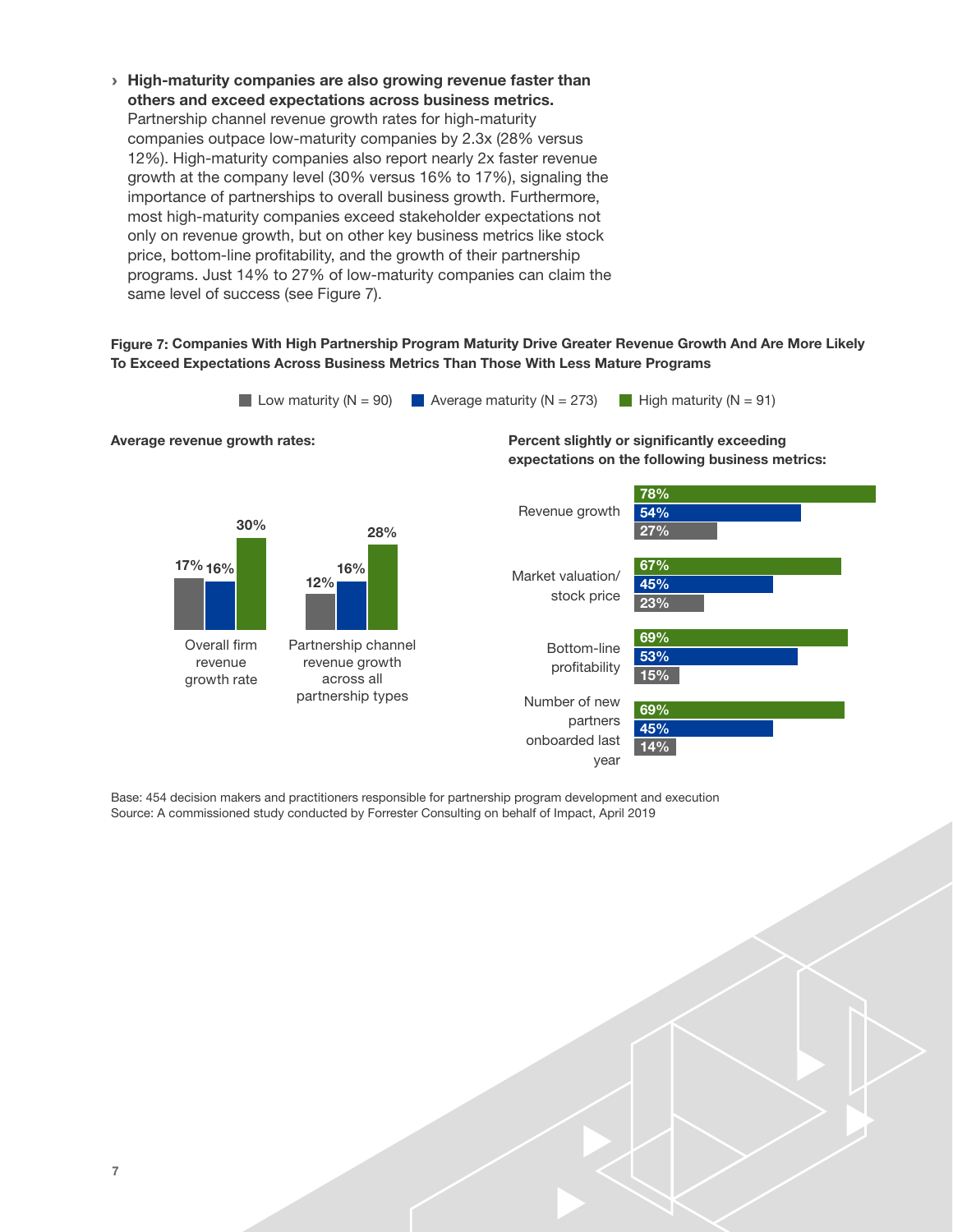#### THE MOST MATURE COMPANIES TAKE A DIFFERENTIATED APPROACH TO PARTNERSHIP STRATEGIES AND GOAL SETTING

Beyond business metrics, high-maturity companies display different attitudes toward the role of partnerships and employ different strategies for optimizing their programs. These insights can help companies, who are not as far along in transforming their partnership programs, pave the path toward realizing the business benefits that high-maturity companies enjoy. Our analysis revealed that highmaturity companies:

- › Treat partnerships as a competitive differentiator. Best-inclass companies see partnerships as a critical business priority and key differentiator. High-maturity companies strongly agree that the growth of the partnership channel is instrumental to their competitive advantage at a rate 4x higher than low-maturity companies (57% versus 14%). They are also much more likely to consider partnership development central to their 2019 strategy (58% strongly agree versus 28% of low-maturity firms).
- › Focus their efforts on scaling and growth. Exploring companies' top partnership priorities for 2019, through the lens of program maturity, yields interesting insights. All three maturity groups rank increasing the revenue share generated from partnership programs as a top priority — but they differ in the *how*. Lowmaturity companies are focused on getting the basics right  $$ they see improving partner onboarding and setting up metrics as top priorities. Average-maturity companies are more focused on optimizing what they already have in place, including cleaning up fraud and squeezing more revenue from individual partners. Meanwhile, high-maturity companies are focused on: 1) scaling their processes through technology investments and 2) scaling their success by pursuing new types of partnerships (see Figure 8).
- › Embed partnerships into their product strategy. Successful partnership programs require strong cross-functional collaboration. While most companies feel they collaborate with other teams at least considerably, a third or less feel that their partnership program teams embrace complete collaboration with other groups. The weakest area of collaboration is with the product organization. Partnership teams also report into a variety of departments, including marketing, business development, strategy, and others. Teams that report into the product organization are the minority (10%). However, those that have adopted this product-aligned organizational structure are more likely than any other group to qualify as high maturity (34% versus 8% to 23% of other groups). This signals that partnership programs which are strongly aligned with product strategy will be more successful.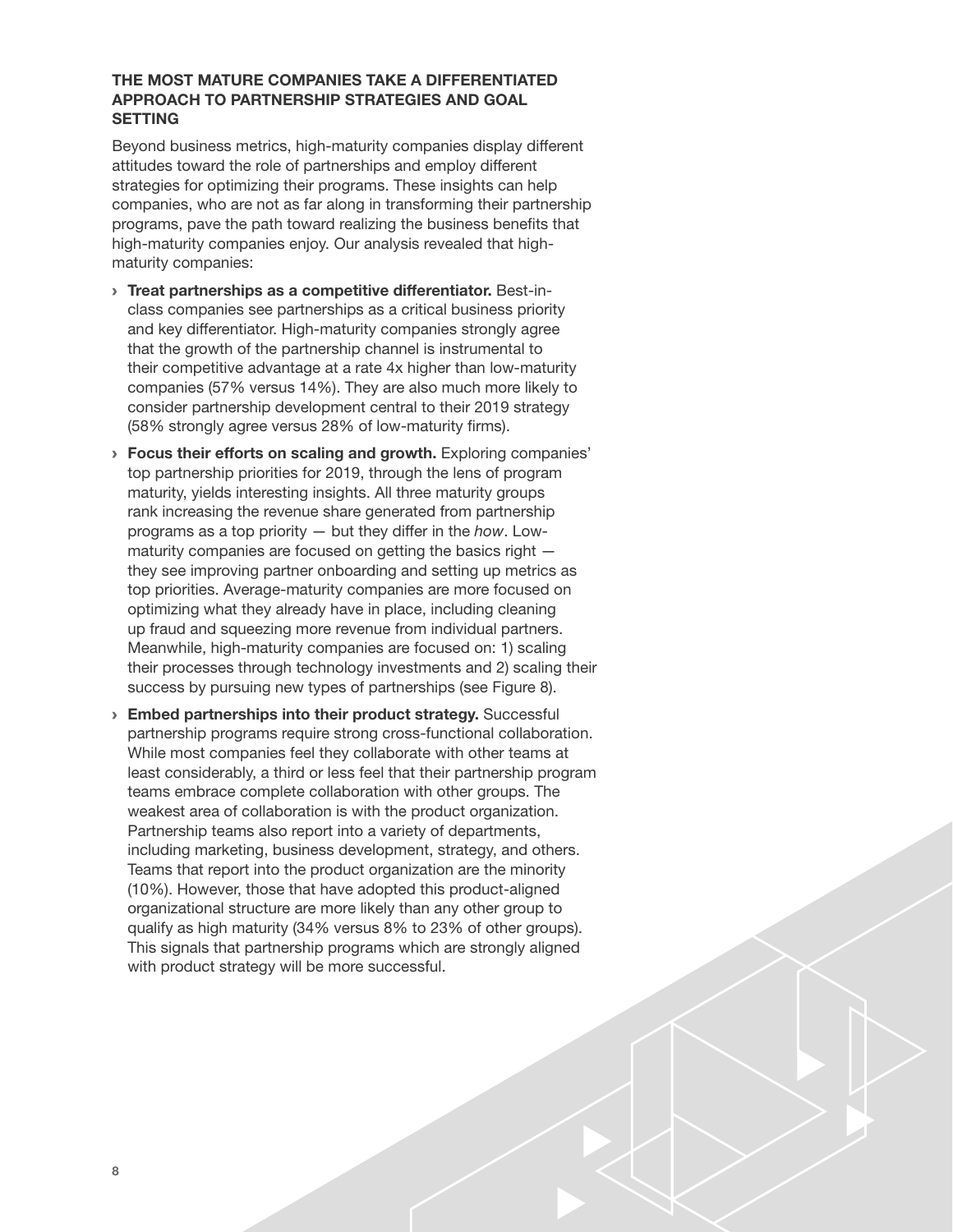#### Figure 8

#### Top three high/critical partnership program priorities by maturity level:

| Low maturity                                                                      | <b>Average maturity</b>                                             | <b>High maturity</b>                                                             |  |
|-----------------------------------------------------------------------------------|---------------------------------------------------------------------|----------------------------------------------------------------------------------|--|
| Increase share of revenue<br>generated from partnership<br>programs               | Reduce incidences of fraud,<br>noncompliance, gaming, etc.          | Increase share of revenue<br>generated from partnership<br>programs              |  |
| Improve partner<br>contracting/onboarding process                                 | Increase revenue per<br>partner/activating dormant<br>partners      | Implement technology to<br>streamline/optimize partnership<br>program management |  |
| Improve or optimize partnership<br>evaluation/performance metrics<br>capabilities | Increase share of revenue<br>generated from partnership<br>programs | Pursue more innovative<br>partnership types                                      |  |





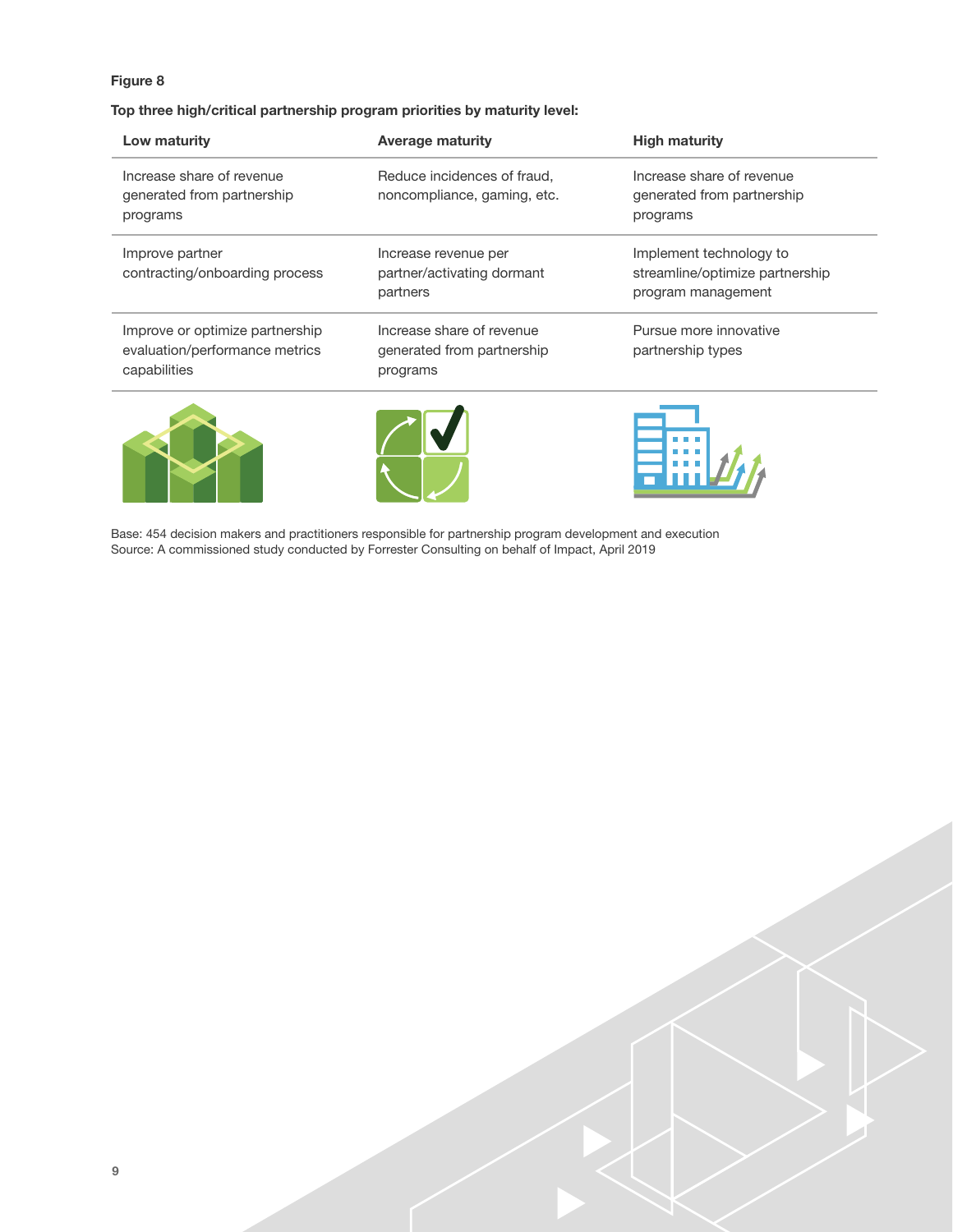# <span id="page-11-0"></span>Key Recommendations

As companies pursue innovative partnerships to expand their reach and drive revenue from new and existing customer segments, they must employ a multifaceted approach to ensure program success. Companies that display the highest maturity across the four pillars of people, process, technology, and breadth are driving the greatest returns from their partnership program investments.

Forrester's in-depth survey about the role of partnerships in supporting business growth yielded several important recommendations:



Take a comprehensive approach to partner recruitment to drive depth and breadth in coverage. New partner business models and channel types are growing to take advantage of the modern buyer and buying process. Target partners who focus on these new buyers, including traditional resell-type partners and quickly growing influencers, service-based partners and strategic partners. Invest in new partnership models and programs to support these new partner types at scale.



Automate, innovate, and iterate. Pursue a technology-driven approach that is diversified and repeatable including planning, discovering, recruiting, onboarding, and engaging. Focus on optimization, automation, and partner self-service as important goals in delivering a better partner experience, which in turn will create a better customer experience. Capitalize on partnership opportunities that have the highest degree of influence on the customer, regardless of partner type.



Invest in partnerships as a strategic differentiator. Prioritize partnerships as a competitive advantage by committing the resources and focus necessary to build a leading program. Better understand your partners' journey — i.e., the path a partner takes from being discovered by your organization to becoming a fully enabled part of your partnership program — and then match that with your customers' journey to achieve optimal business outcomes. Tie partner success into your overall enterprise objectives and culture.



Remember it takes a village. Embed the partnership organization into your product, marketing, sales, and customer success strategy. Break down internal silos and build a consolidated partnerships team under one leader to better collaborate and align with other customer-facing departments. This group will share the same goals and objectives while leveraging best practices across the entire sales and marketing function. Put special focus on the product management group, as they should be building routes to market strategy early into all product development.

### **FORRESTER**®

10 | Invest In Partnerships To Drive Growth And Competitive Advantage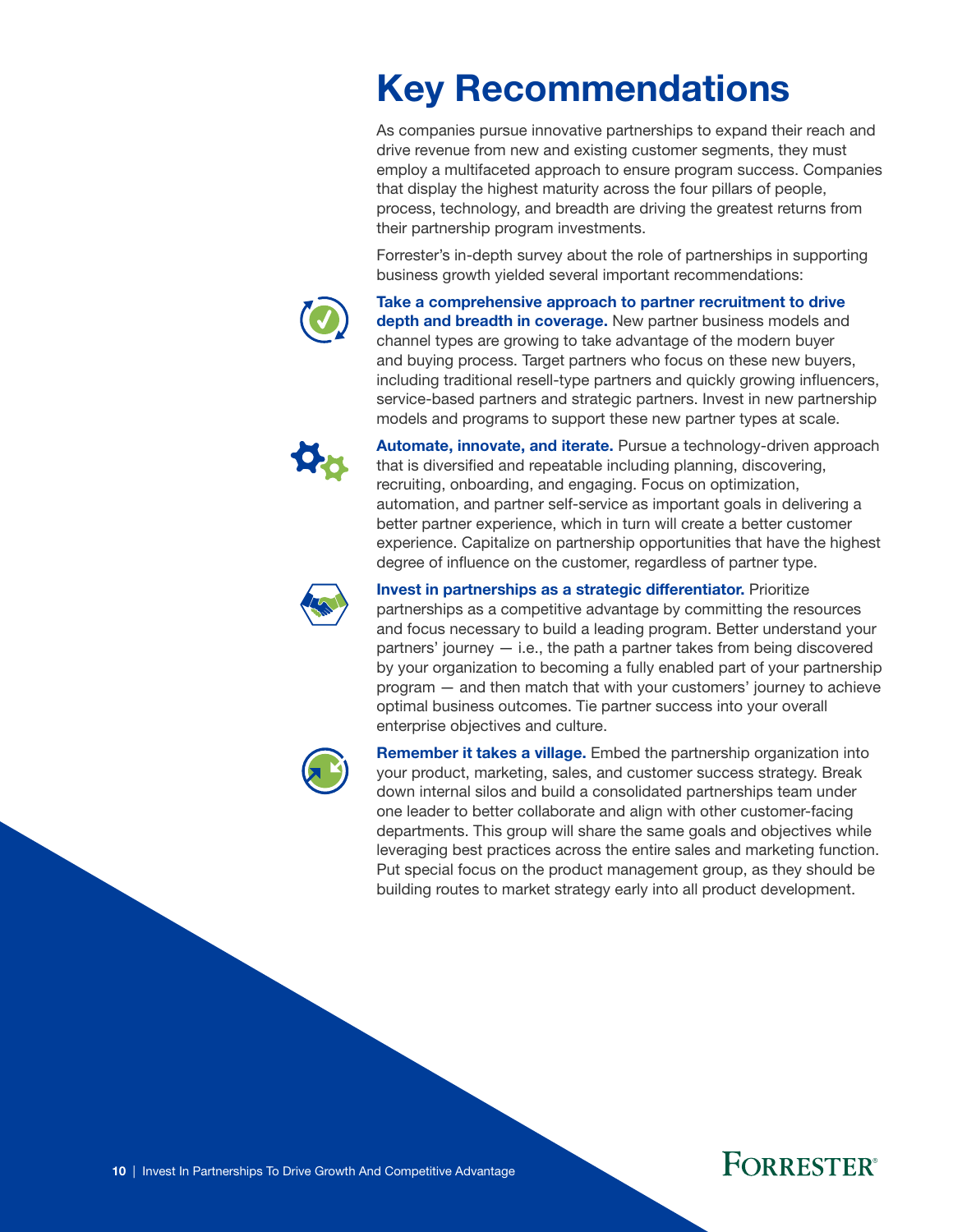### <span id="page-12-0"></span>Appendix A: Methodology

In this study, Forrester conducted an online survey of 454 companies in the US, Europe, and Asia Pacific to evaluate the role of partnerships in driving business growth. Respondents were primarily sourced from an online panel ( $N = 387$ ). Impact also invited its customers to complete the survey, yielding an additional 76 respondents from 67 organizations; we analyzed these responses at the company level ( $N = 67$ ). Survey participants included decision makers and practitioners responsible for partnership program development and/or execution at companies with 200 or more employees in nine countries. Questions provided to the participants asked about the company's approaches to partnership programs from an organizational, process, technology, and business model perspective, and also explored the company's performance across a range of business metrics. Respondents were offered a small incentive as a thank you for time spent on the survey. The study began in March 2019 and was completed in April 2019.

### Appendix B: Demographics/Data



Base: 454 decision makers and practitioners responsible for partnership program development and execution Source: A commissioned study conducted by Forrester Consulting on behalf of Impact, April 2019

### **FORRESTER**<sup>®</sup>